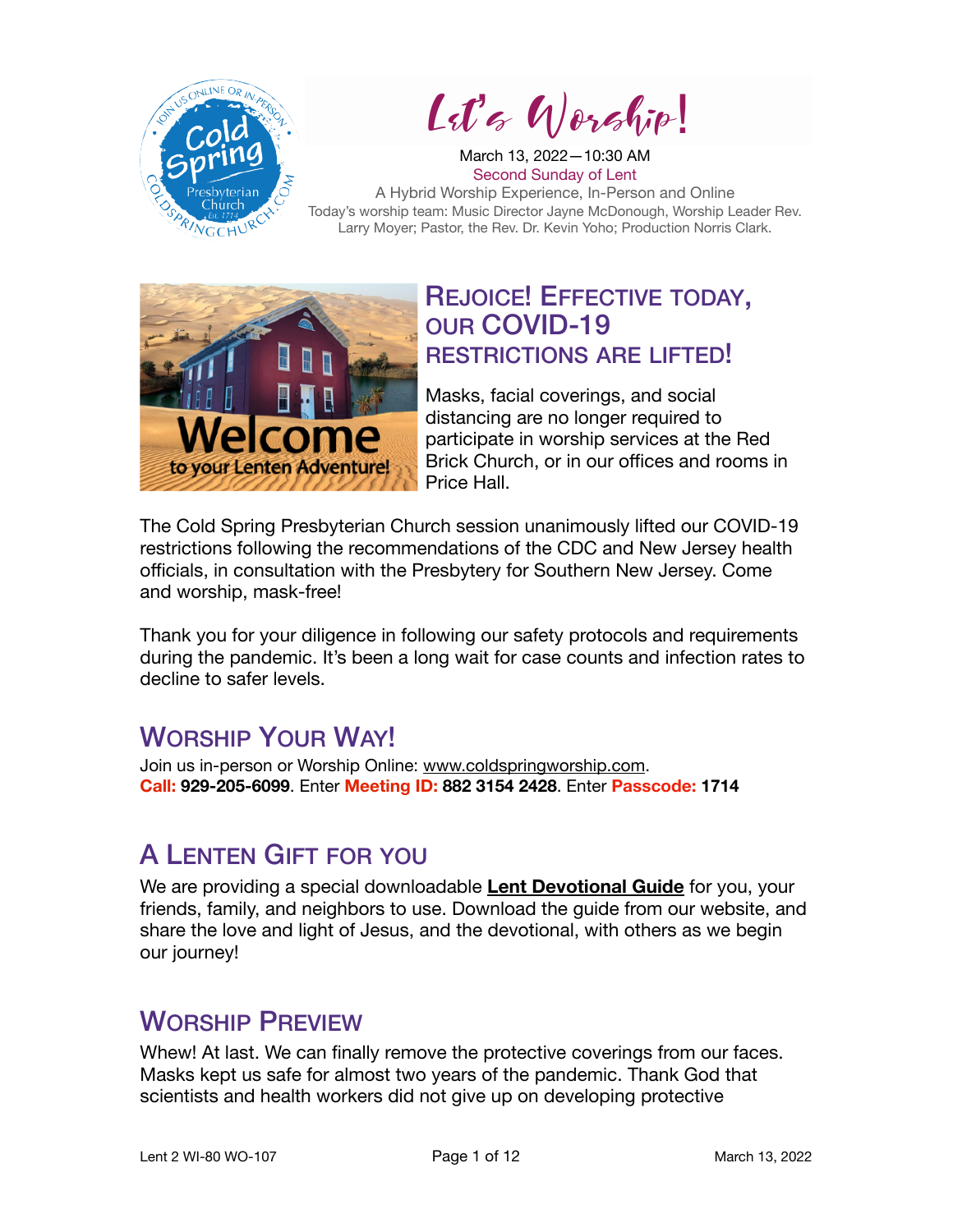vaccines, creating treatments, and urging all of us to do our part in keeping others safe. We owe a debt of gratitude to those who stayed with it. We stuck with safety protocols that brought us to this time. We remove our masks and joyfully return to Sunday worship in the Red Brick Church with cautious optimism. Come, and celebrate! But wait, there's more!

We can grow weary in doing good. We are fatigued by the pandemic, wars, injustice of every kind, struggling to make ends meet as we try our best to hold things together. We have good news for you! This week see God's staying power at work in the life of Abram, who was exhausted and desperate for something better. You will want to hear the pastor's message about one of the most dramatic and shocking episodes recorded in the Bible! Be as astounded as Abram when he realized that God does not walk away. God does not leave the room. God keeps promises. No matter what!

### MUSIC PREVIEW

As our Lenten adventure continues, we will enjoy the Rev. Larry Moyer singing *"Lord, Who Throughout These Forty Days,"* written by English hymn writer Claudia Frances Hernaman. It is about the temptation of Jesus found in three Gospels. First published in 1873 in *"The Child's Book of Praise,"* hymnals did not include it until 1964. By the 1970s, it became a popular hymn in most congregations in the United States.

Following the message, we will enjoy the music video *"Pass the Promise," a new anthem we hope everyone finds easy to sing.* In 2020, musicians Keith and Kristyn Getty traced their journey back to Northern Ireland and the Scots-Irish-American roots of their hymn writing. That experience shaped the direction of their recent album, *"Confessio—Irish American Roots,"* which includes "*Pass the Promise."* 

We conclude worship singing the first verse of *"Be Still My Soul,"* adding additional lyrics written by the Rev. Carolyn Winfrey Gillette in response to the crisis in Ukraine. The song affirms our promise to love God and others as "*We Pray for Peace."*

GREETING OF IN-PERSON WORSHIPPERS REV. KEVIN YOHO (10:24) COUNTDOWN TO WORSHIP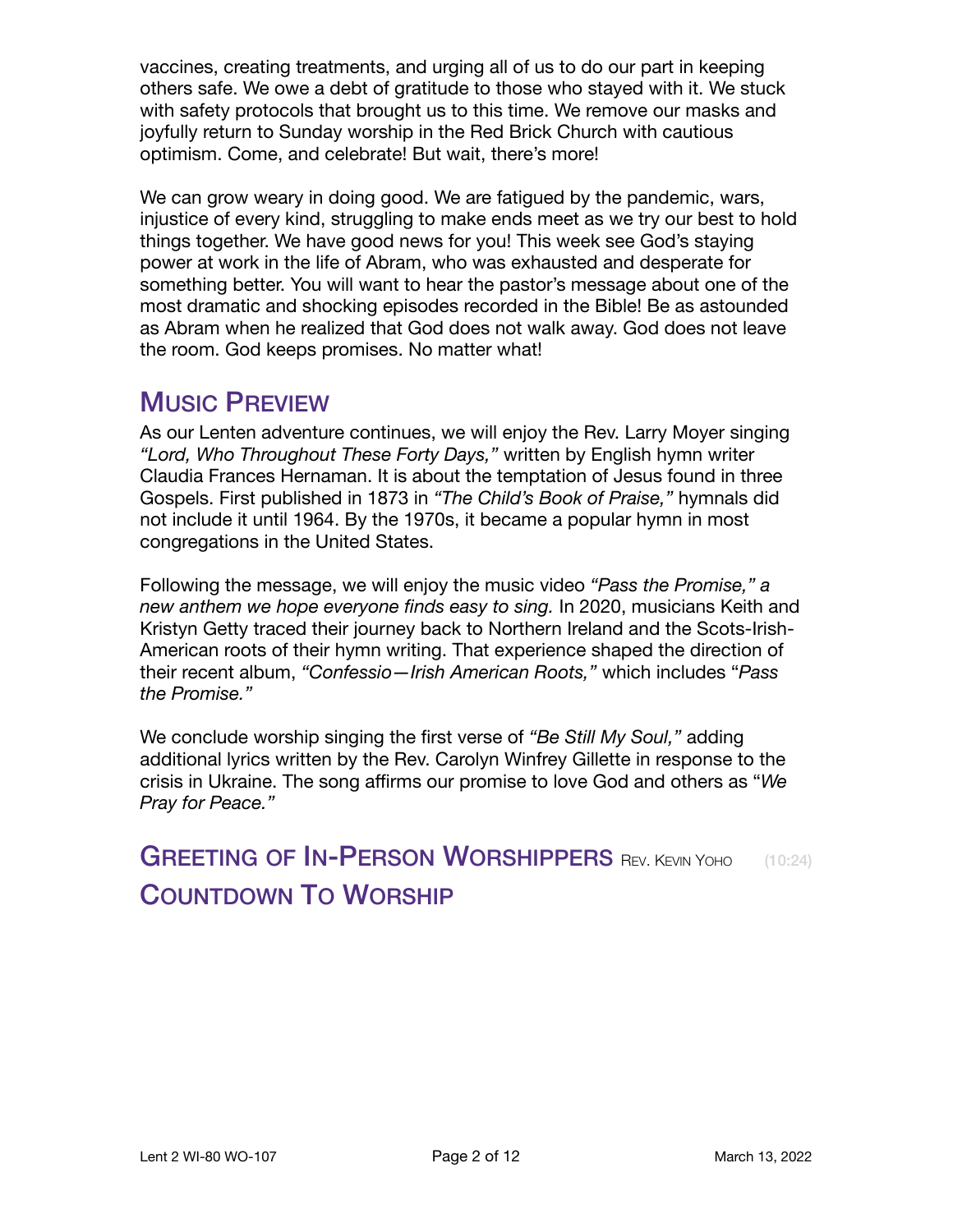PRELUDE JAYNE MCDONOUGH (10:27)

WELCOME REV. KEVIN YOHO (10:30)

GOD WELCOMES ALL (UNISON): **COD** WELCOMES ALL (UNISON):

God welcomes all, strangers and friends; God's love is strong and it never ends.

#### CALL TO WORSHIP (RESPONSIVELY) BEVERLY MATE (10:33)

Today, God comes to us, to gather us in worship: to wait in silence for the Word, Tomorrow, the Word of God comes, calling us to go forth to serve: to bring hope to those who have none, to love all tossed aside by indifference and injustice. The next day, and the next day,

the Holy Spirit will come:

so we might discover the gift of peace,

and offer it to our broken world.

PRAYER FOR ILLUMINATION (UNISON):

Lord, help us not only to hear your Word today but listen to it that we may understand. May your Word challenge and change us on our Lenten Adventure. Amen.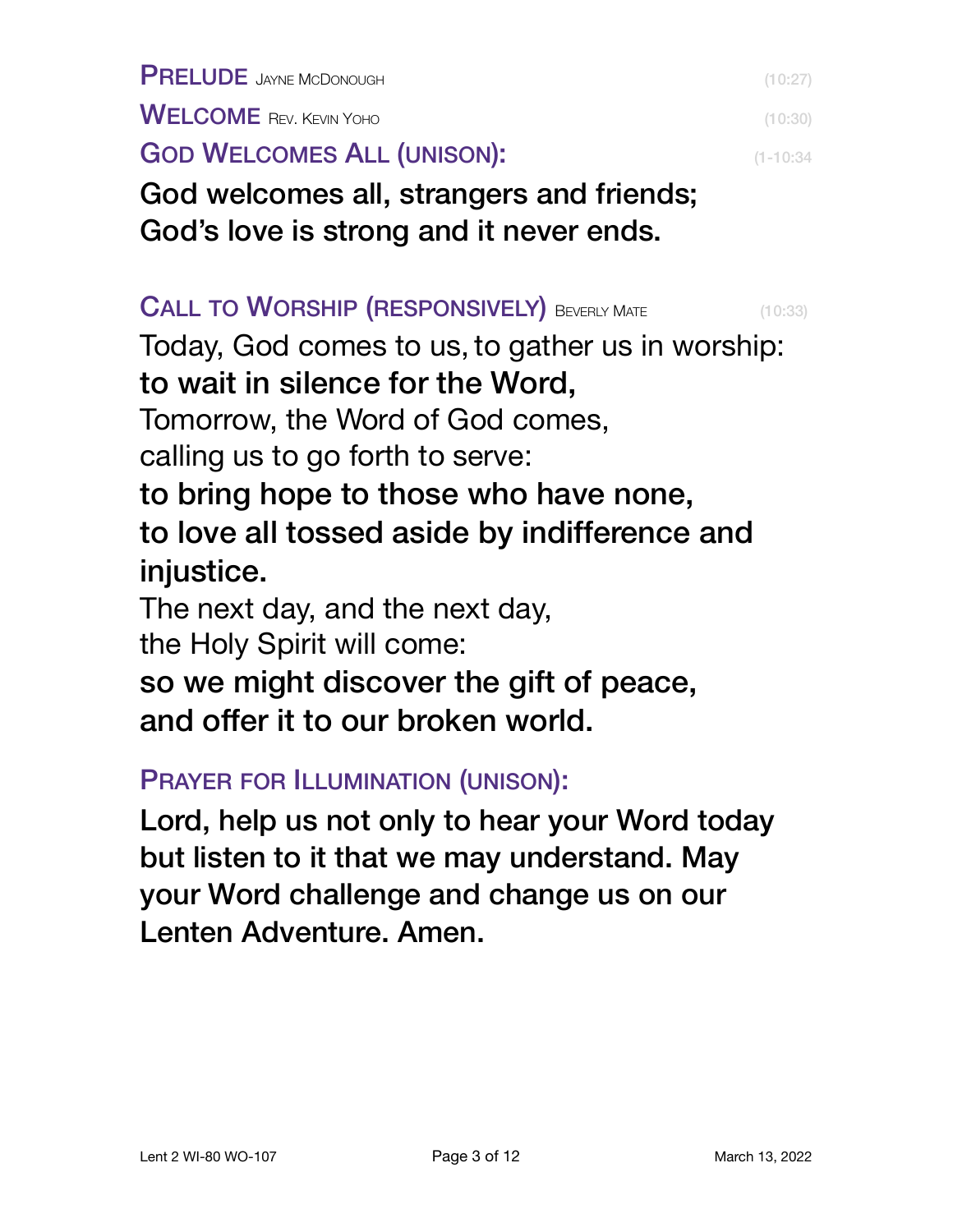### **GOSPEL READING: LUKE 13:31-35 (NIV)** (10:42)

At that time some Pharisees came to Jesus and said to him, "Leave this place and go somewhere else. Herod wants to kill you."

He replied, "Go tell that fox, 'I will keep on driving out demons and healing people today and tomorrow, and on the third day I will reach my goal.' In any case, I must press on today and tomorrow and the next day—for surely no prophet can die outside Jerusalem!

"Jerusalem, Jerusalem, you who kill the prophets and stone those sent to you, how often I have longed to gather your children together, as a hen gathers her chicks under her wings, and you were not willing. Look, your house is left to you desolate. I tell you, you will not see me again until you say, 'Blessed is he who comes in the name of the Lord.'"

## MESSAGE FOR KIDS:

#### **PRAYER FOR FAMILIES** (10:35)

MUSIC - *LORD, WHO THROUGHOUT THESE FORTY DAYS*

REV. LARRY MOYER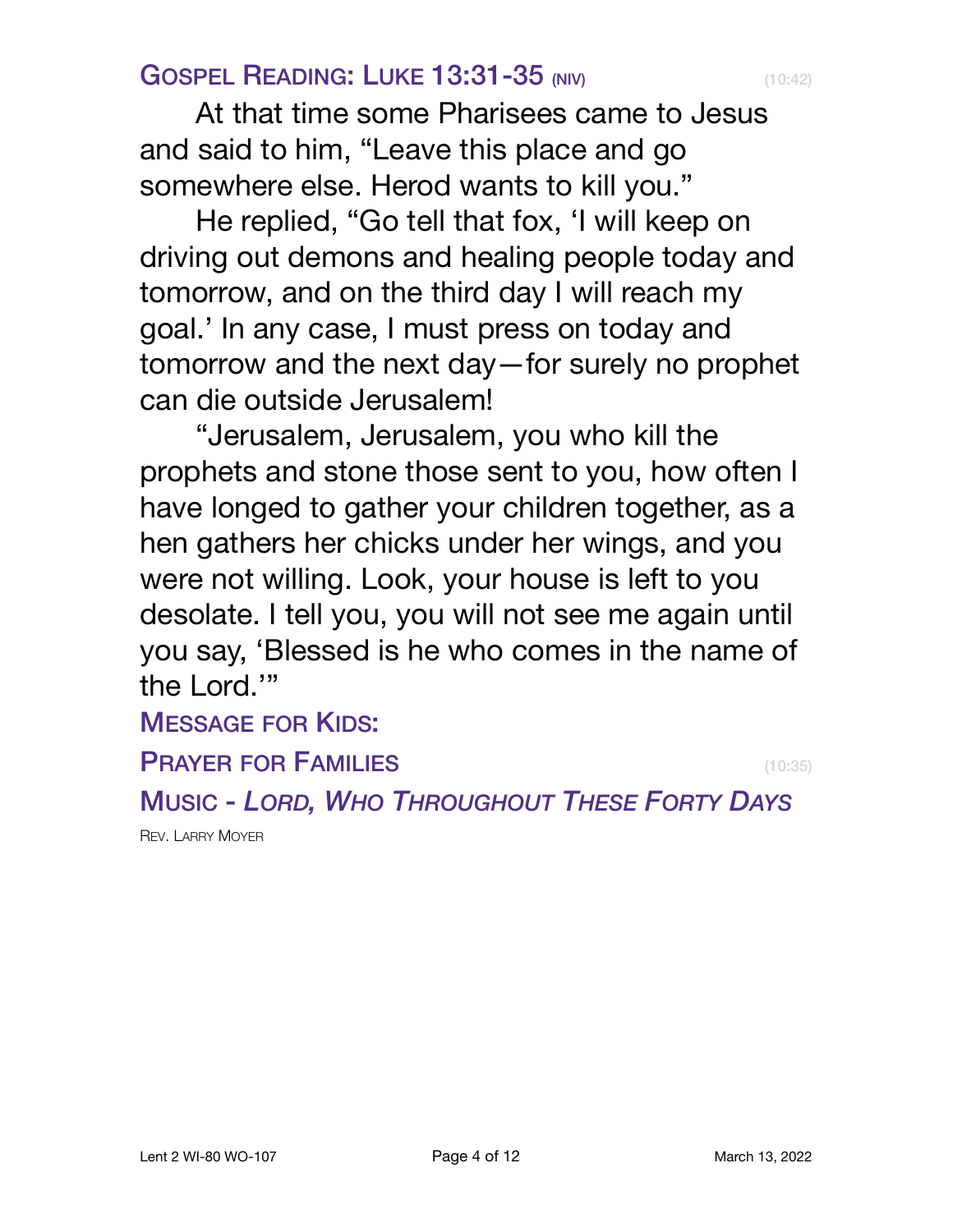### OLD TESTAMENT READING: GENESIS 15:1-12, 17-18 (NIV

After this, the word of the Lord came to Abram in a vision: "Do not be afraid, Abram. I am your shield, your very great reward."

But Abram said, "Sovereign Lord, what can you give me since I remain childless and the one who will inherit my estate is Eliezer of Damascus?" And Abram said, "You have given me no children; so a servant in my household will be my heir."

Then the word of the Lord came to him: "This man will not be your heir, but a son who is your own flesh and blood will be your heir." He took him outside and said, "Look up at the sky and count the stars—if indeed you can count them." Then he said to him, "So shall your offspring be."

Abram believed the Lord, and he credited it to him as righteousness. He also said to him, "I am the Lord, who brought you out of Ur of the Chaldeans to give you this land to take possession of it."

But Abram said, "Sovereign Lord, how can I know that I will gain possession of it?"

So the Lord said to him, "Bring me a heifer, a goat and a ram, each three years old, along with a dove and a young pigeon."

Abram brought all these to him, cut them in two and arranged the halves opposite each other; the birds, however, he did not cut in half. Then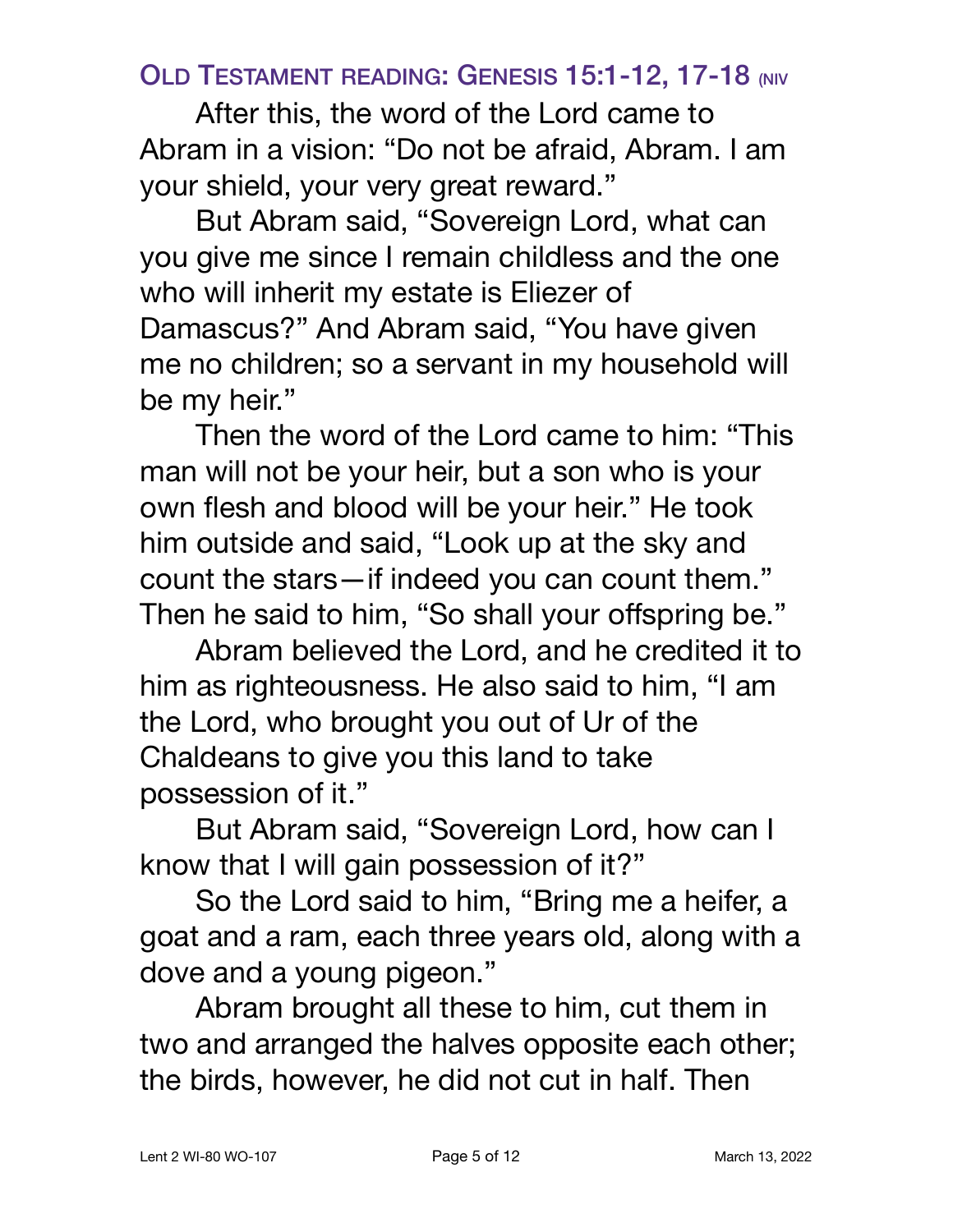birds of prey came down on the carcasses, but Abram drove them away.

As the sun was setting, Abram fell into a deep sleep, and a thick and dreadful darkness came over him.

When the sun had set and darkness had fallen, a smoking fire-pot with a blazing torch appeared and passed between the pieces. On that day the Lord made a covenant with Abram and said, "To your descendants I give this land, from the Wadi of Egypt to the great river, the Euphrates…

## MESSAGE- *I PROMISE TO STAY IN THE ROOM—GOD*

REV. KEVIN YOHO

## **PRAYER AND SILENT REFLECTION:** (11:00)

## MUSIC VIDEO: *PASS THE PROMISE*

I will pray rejoicing from my heart Pray rejoicing from my heart For in Him my victory's lifted high His salvation is my cry He has overcome my enemies Our praises scorn the enemy I delight in His deliverance The Lord is our deliverance Pass the promise To our sons and daughters God most high, God our Father We bear witness There is no one holy like the Lord Holy, holy is the Lord Our Rock and refuge is our God All the earth belongs to God Do not speak with pride of noble deeds For the Lord will weigh our every deed

See the strong have lost, the weak have gained And from the dust my life He raised Pass the promise To our sons and daughters God most high, God our Father We bear witness He will guard the feet of faithful ones He will hold His faithful ones But the wicked they will not prevail Not by might will man prevail He is coming soon to judge the earth He is coming soon to judge the earth For the Lord gives power to His King All Strength to His Anointed King Pass the promise To our sons and daughters God most high, God our Father We bear witness [x4] We bear witness [x2]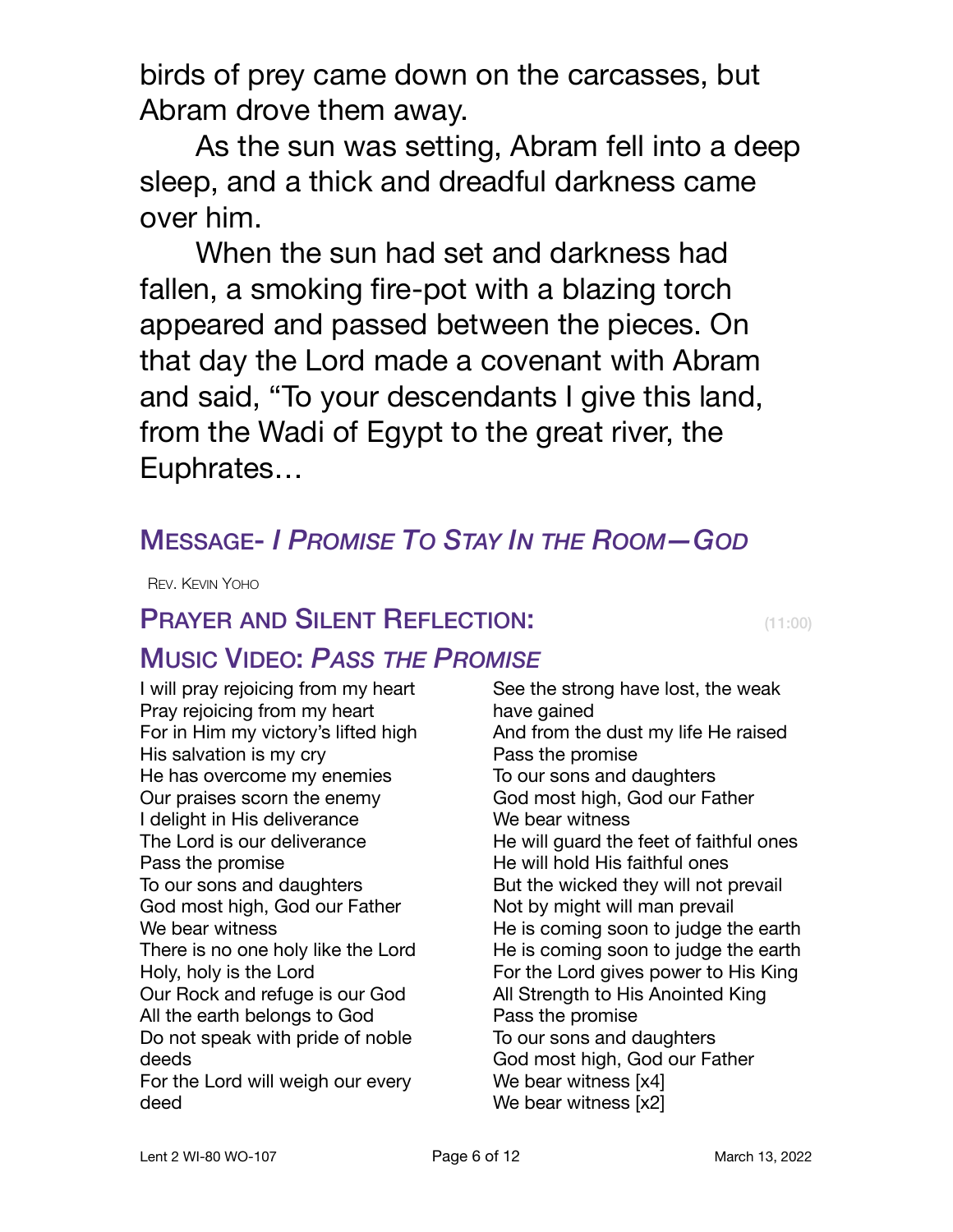### ORDINATION, INSTALLATION OF ELDERS AND DEACONS

The Clerk of Session will invite Linda Kaemph, elected by this congregation, to come forward for ordination and installation to the Class of 2024.

#### QUESTIONS OF THE CANDIDATE

#### QUESTIONS OF THE CONGREGATION

a. Do we, the members of the church, accept Linda as a ruling elder, chosen by God through the voice of this congregation to lead us in the way of Jesus Christ?

## We do.

b. Do we agree to pray for Linda, to encourage her, to respect her decisions, and to follow as she guides us, serving Jesus Christ, who alone is Head of the Church?

## We do.

PRAYER OF ORDINATION

## CALL TO RECONCILIATION

God loves you and nothing separates you from God's love. In a spirit of gratitude and honesty, let us pray together:

#### **PRAYER OF FORGIVENESS: (UNISON)** (11:04)

Creator of all, you speak, but we fail to listen. You guide, but we fail to follow. You move, but we remain stuck and stagnant in the same patterns of destruction and sin. Free us from our failures, Holy God. Save us from ourselves so we can hear and heed your call. Amen.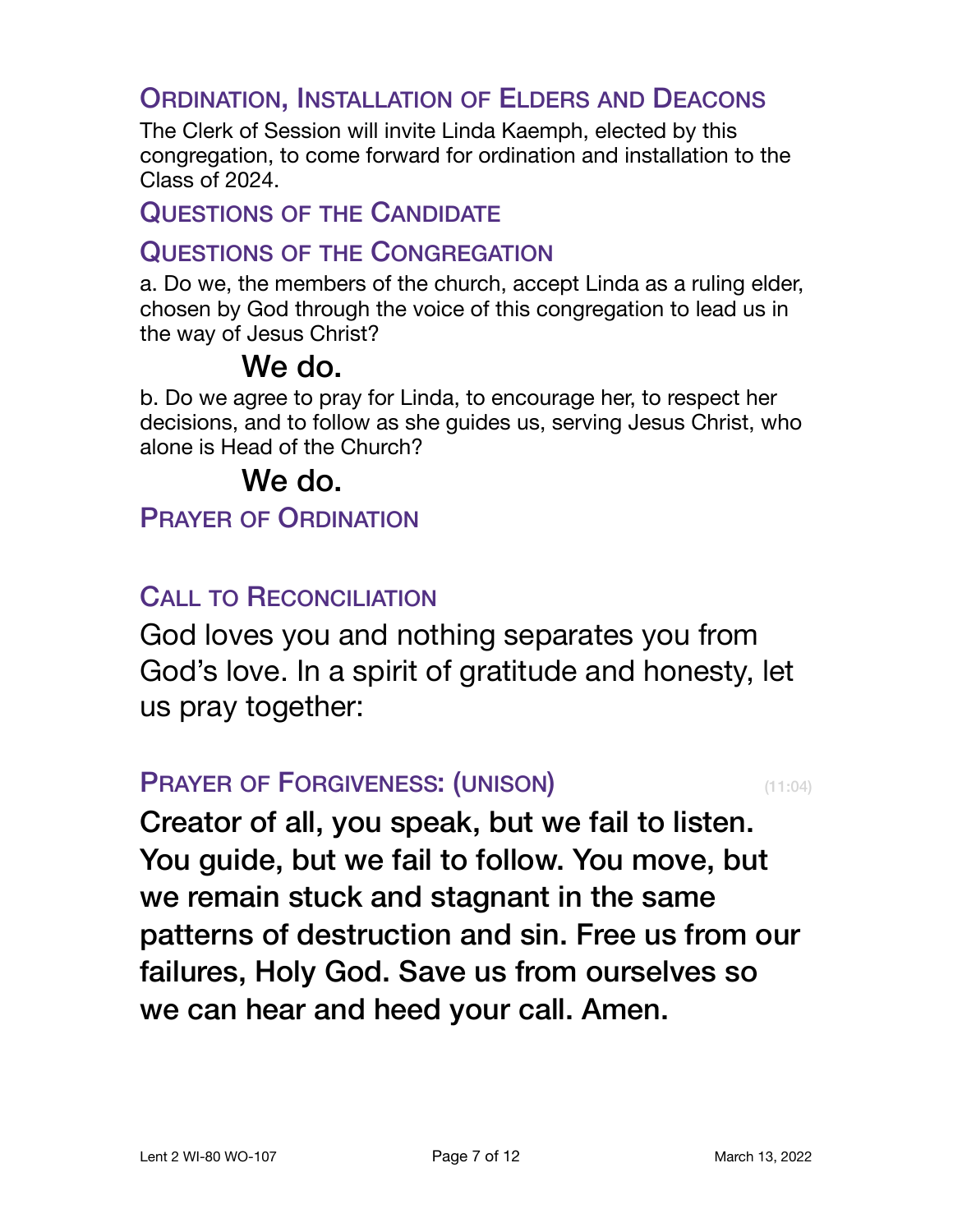SILENT REFLECTION:

HEAR THE WORDS OF ASSURANCE: (RESPONSIVELY)

Happy are those whose transgressions are forgiven, whose sins are covered. Friends, be happy, be free, for our sins, in Jesus Christ, have been forgiven.

> Thanks be to God, we are forgiven! Amen.

GIFTS OF GRATITUDE VISIT [WWW.COLDSPRINGCHURCH.COM/GIVING](http://www.coldspringchurch.com/giving) (11:07)

God calls us to lives of grateful generosity. Thank you for praising the Giver of all good gifts through our offering today. Your gift may be mailed or given [online](https://www.coldspringchurch.com/giving) anytime. Donation boxes are provided at both doors. Thank you!

## PRAYER OF GRATITUDE

## THE LENTEN DOXOLOGY **EXECUTER SERVICES CALL 11:08)**

Praise God throughout these forty days. Praise Christ, our Lord, whom God did raise. And praise the Spirit who imparts God's love in Christ into our hearts. Amen.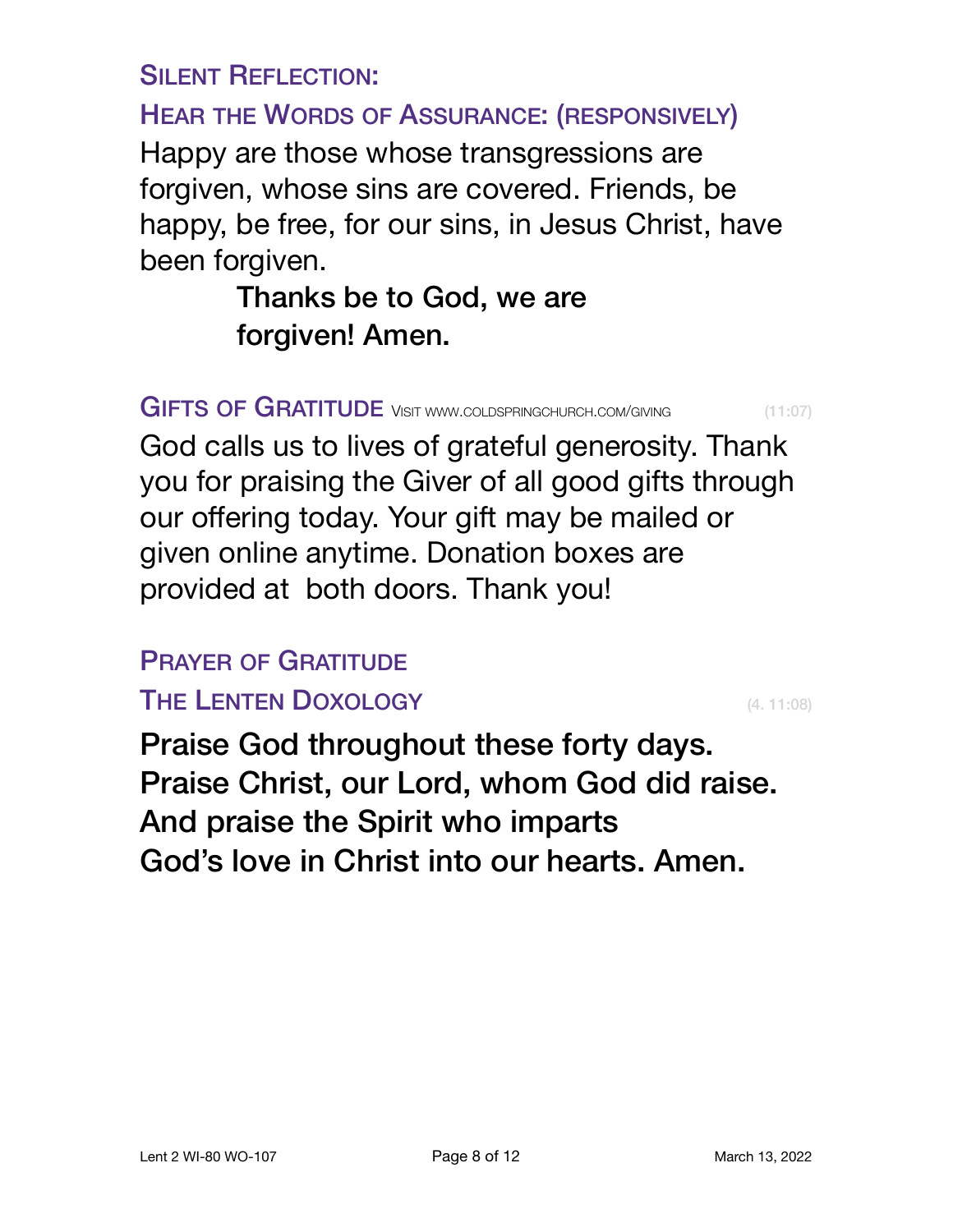**UKRAINE RELIEF DRIVE**  URGENT: Contribute needed items to our community's Ukraine Relief Drive only through March 15. Call 609-972-7617 for information. Donations may be dropped off at the Tabernacle UM Church.



Order worship flowers or Easter Lilies in memory or in honor of a loved one. For more information, visit our giving page online, or contact Beverly Mate.



Happy birthday to Shirley Will (3/18) and Larry Hume (3/20).



TODAY! Cape Classical Artists perform in concert this afternoon at 3 PM here and online.

## **PRAYERS OF THE PEOPLE:** (11:11)

Today, let's keep praying for the people of Ukraine. Victor Holman, hospice. Ted Lewis. Linda Waldie. Celebrations Bill and Kelly Request for healing: Vinny, Bob, Joanne, Ed, Betty, Dorothy, Eileen, and Robert. Reese Tomlin.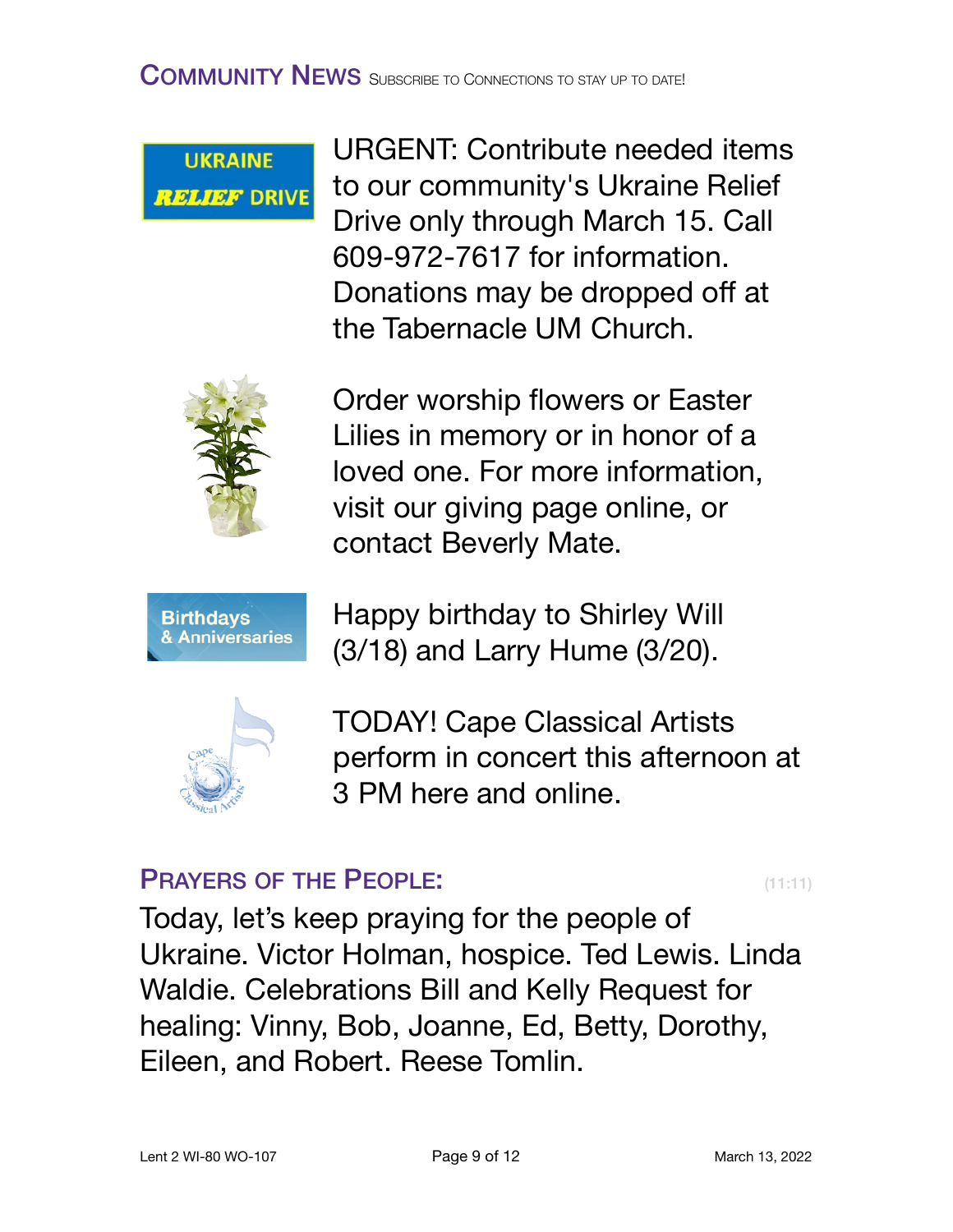## PRAYER LORD'S PRAYER (11:15)

Our Father who art in heaven, hallowed be thy name. Thy kingdom come, thy will be done, on earth as it is in heaven. Give us this day our daily bread; and forgive us our debts, as we forgive our debtors; and lead us not into temptation, but deliver us from evil. For thine is the kingdom and the power and the glory, forever. Amen.

### **FRESH EXPRESSION OF COMMUNITY** (11:14)

Once we were strangers, Now we are neighbors. Once we were strangers, Now we are friends.

MUSIC: *WE PRAY FOR PEACE* (VERSES 2-4 WRITTEN BY CAROLYN WINFREY GILLETTE IN RESPONSE TO THE CRISIS IN UKRAINE. TUNE: FINLANDIA, "BE STILL MY SOUL") 1

Be still my soul the Lord is on thy side Bear patiently the cross of grief or pain Leave to thy God to order and provide In ev'ry change He faithful will remain Be still my soul thy best thy heav'nly Friend Through thorny ways leads to a joyful end 2

WE PRAY FOR PEACE, O GOD OF LOVE AND JUSTICE, as once again, we face a time of war.

The meek and humble try  $-$  amid the crisis  $$ to love and build, to nurture and restore.

May leaders hear the truth the prophets teach us

— that gifts of peace are well worth struggling for.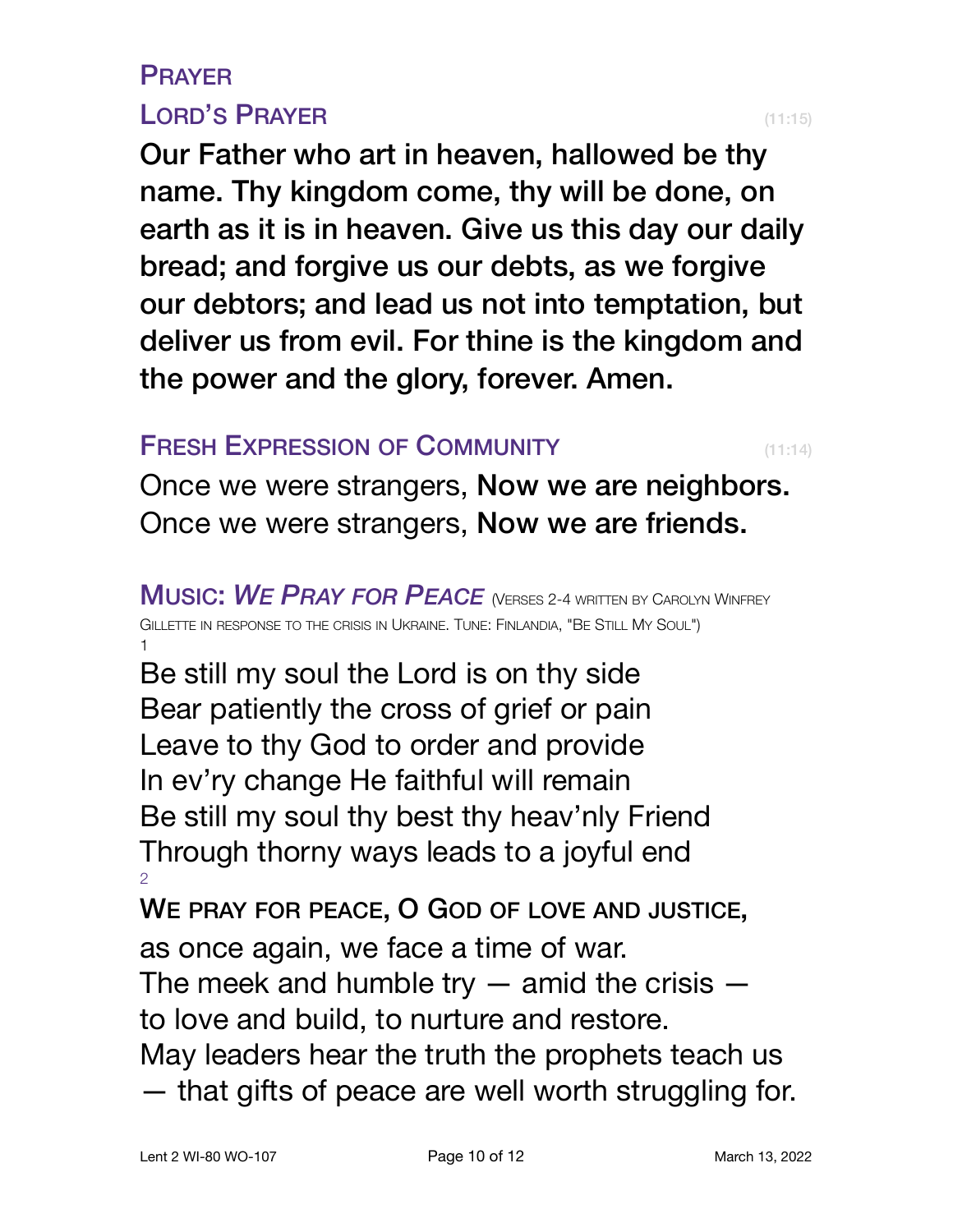3

# WE PRAY FOR PEACE, O CHRIST WHO CALMED THE WATERS —

who stilled the storm, who stilled disciples' fear. You spoke with love and with amazing power; be with us now when trouble is so near. May leaders see the miracle you offer that words and deeds can calm the nations here. 4 We pray for peace, O Spirit here among us; your love emboldens, judges and restrains. Take any hate and acts of impulse from us; make leaders wise, amid competing claims.

May we seek peace, O God of love and justice; may love and mercy be our highest aims.

#### **BENEDICTION:** REV. KEVIN YOHO (11:19)

#### POSTLUDE: JAYNE MCDONOUGH (11:20)

### Go in peace!

Thank you for joining us today. We hope to see you next week! Please share your experience with others, including Facebook and Instagram friends. Subscribe to our YouTube channel where you may view worship any time.

## Notes for Today's Worship:

Cold Spring Presbyterian Church CCLI License #20561018 Streaming License #20561001